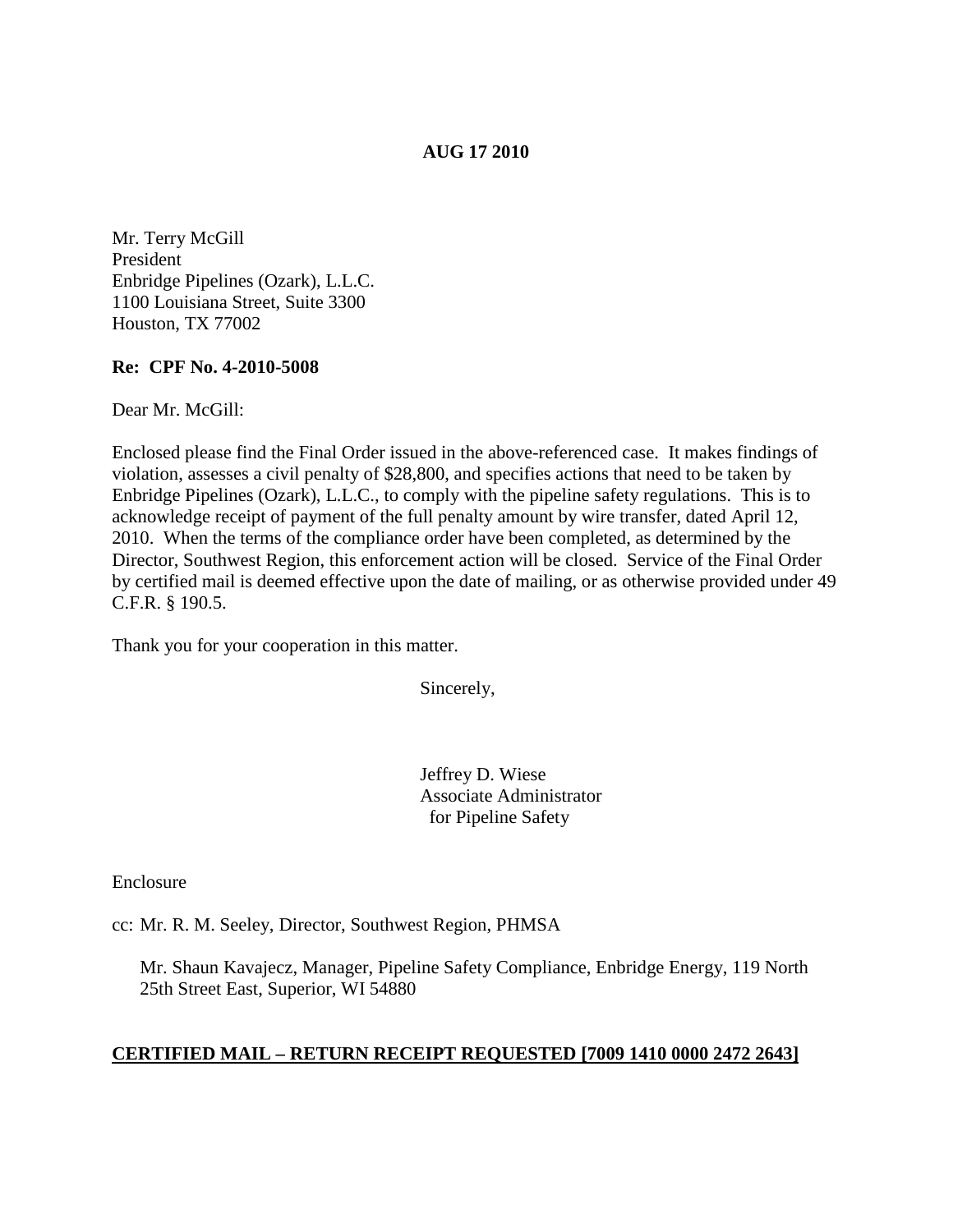# **U.S. DEPARTMENT OF TRANSPORTATION PIPELINE AND HAZARDOUS MATERIALS SAFETY ADMINISTRATION OFFICE OF PIPELINE SAFETY WASHINGTON, D.C. 20590**

**) In the Matter of ) ) Enbridge Pipelines (Ozark), L.L.C., ) CPF No. 4-2010-5008 ) Respondent. )**

**\_\_\_\_\_\_\_\_\_\_\_\_\_\_\_\_\_\_\_\_\_\_\_\_\_\_\_\_\_\_\_\_\_\_\_\_)**

**\_\_\_\_\_\_\_\_\_\_\_\_\_\_\_\_\_\_\_\_\_\_\_\_\_\_\_\_\_\_\_\_\_\_\_\_**

### **FINAL ORDER**

On September 21-24 and December 7-11, 2009, pursuant to 49 U.S.C. § 60117, representatives of the Pipeline and Hazardous Materials Safety Administration (PHMSA), Office of Pipeline Safety (OPS), conducted an on-site pipeline safety inspection of the facilities and records of Enbridge Pipelines (Ozark), L.L.C. (Enbridge or Respondent), at its Cushing Terminal facility in Cushing, Oklahoma. Enbridge, a subsidiary of Enbridge Energy Partners, L.P., operates approximately 100 crude-oil breakout tanks and approximately 485 miles of crude-oil pipelines in Oklahoma, Illinois, Missouri, and Kansas.

As a result of the inspection, the Director, Southwest Region, OPS (Director), issued to Respondent, by letter dated March 8, 2010, a Notice of Probable Violation, Proposed Civil Penalty, and Proposed Compliance Order (Notice). In accordance with 49 C.F.R. § 190.207, the Notice proposed finding that Enbridge had committed violations of 49 C.F.R. § 195.432 and proposed assessing a civil penalty of \$28,800. The Notice also proposed ordering Respondent to take certain measures to correct one of the alleged violations.

Enbridge responded to the Notice by letters dated April 12 and April 30, 2010 (collectively, Response). The company did not contest the allegations of violation, paid the proposed civil penalty of \$28,800, as provided in 49 C.F.R. § 190.227, and provided information concerning the corrective actions it planned to take. Respondent did not request a hearing and therefore has waived its right to one.

### **FINDINGS OF VIOLATION**

In its Response, Enbridge did not contest the allegations in the Notice that it violated 49 C.F.R. Part 195, as follows:

**Item 1:** The Notice alleged that Respondent violated 49 C.F.R. § 195.432, which states in relevant part: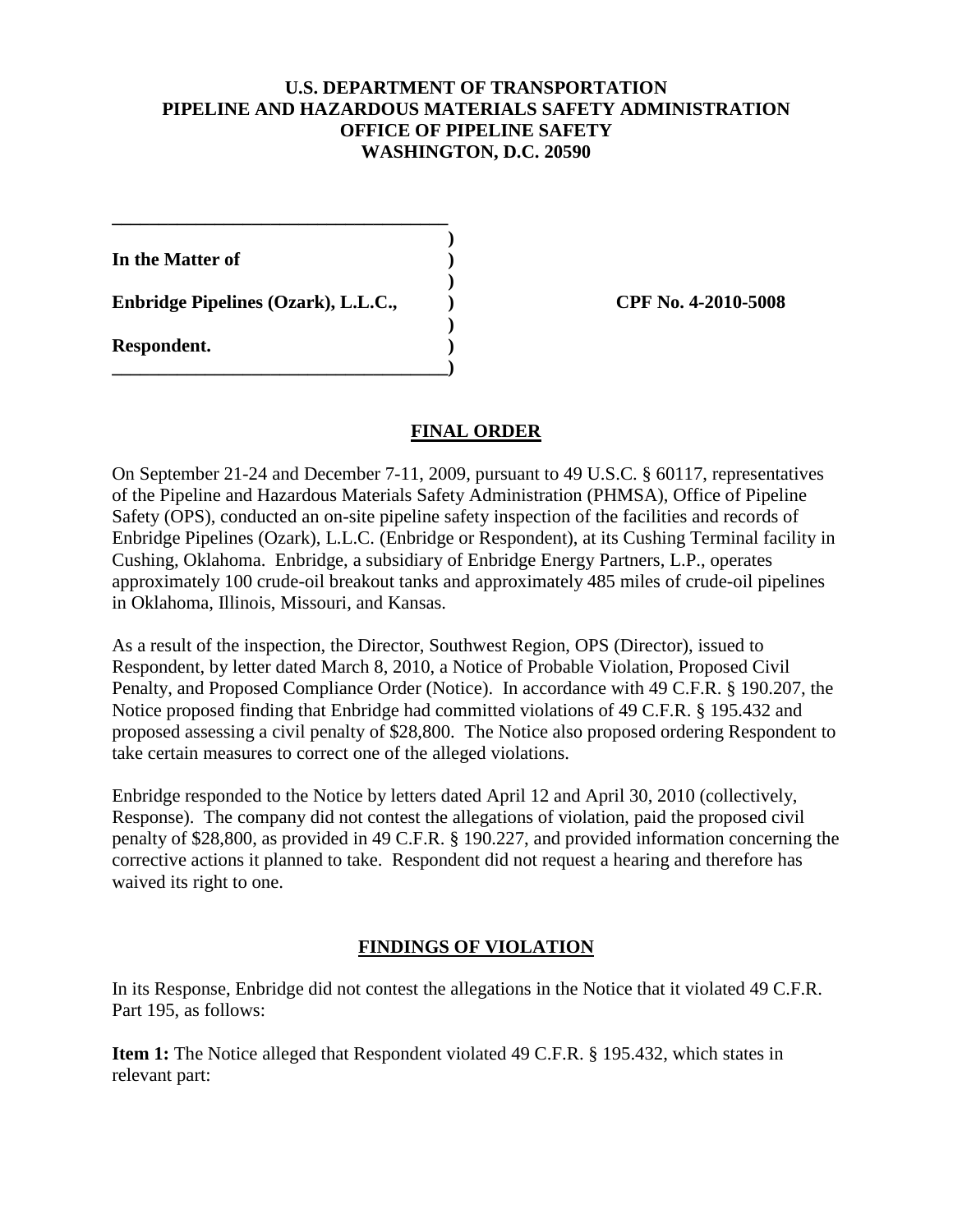#### **§ 195.432 Inspection of in-service breakout tanks.**

 $(a) \ldots$ 

 (b) Each operator shall inspect the physical integrity of in-service atmospheric and low-pressure steel aboveground breakout tanks according to section 4 of API Standard 653. However, if structural conditions prevent access to the tank bottom, the bottom integrity may be assessed according to a plan included in the operations and maintenance manual under  $\S 195.402(c)(3) \ldots$ .

 (d) The intervals of inspection specified by documents referenced in paragraphs (b) and (c) of this section begin on May 3, 1999, or on the operator's last recorded date of the inspection, whichever is earlier.

The Notice alleged that Respondent violated 49 C.F.R. § 195.432 by failing to conduct external visual inspections of 20 in-service aboveground breakout tanks with the frequency that API Standard 653 requires. API Standard 653 requires operators to inspect such tanks at least every five years. The Notice alleged that Enbridge inspected 20 tanks at intervals greater than five years. Respondent did not contest this allegation of violation and explained that it had revised its procedures to require a more definitive five-year or "five periods of 365 days" inspection cycle. Accordingly, based upon a review of all of the evidence, I find that Respondent violated 49 C.F.R. § 195.432 by failing to conduct aboveground tank inspections according to the requirements of API Standard 653.

**Item 2:** The Notice alleged that Respondent violated 49 C.F.R. § 195.432, as quoted above, by failing to conduct internal inspections of 23 breakout tanks with the frequency that API Standard 653 requires.

49 C.F.R. § 195.432 requires that internal inspections of breakout tanks be carried out according to section 4 of API Standard 653, which describes the method by which internal inspection intervals are to be calculated and establishes maximum inspection intervals. The standard provides for a 10-year maximum inspection interval for tanks for which corrosion rates are unknown, unless the operator uses specific procedures to estimate corrosion. The Notice alleged that Respondent did not know, and could not estimate, the corrosion rates of four newly constructed tanks, and that the company violated § 195.432 by exceeding the consequent 10-year maximum inspection interval. The Notice alleged further that Respondent did have adequate information to determine the appropriate corrosion rate for 19 other existing tanks, and that Respondent violated § 195.432 by exceeding the consequent 10-year maximum inspection interval.

Respondent did not contest this allegation of violation and explained that the company lacked sufficient records to demonstrate compliance due, in part, to its recent acquisition of the facility in 2004 and the previous owner's records. In its Response, Enbridge proposed a schedule for corrective actions it planned to take. Accordingly, based upon a review of all of the evidence, I find that Respondent violated 49 C.F.R. § 195.432 by failing to inspect 23 tanks with the frequency required by API 653.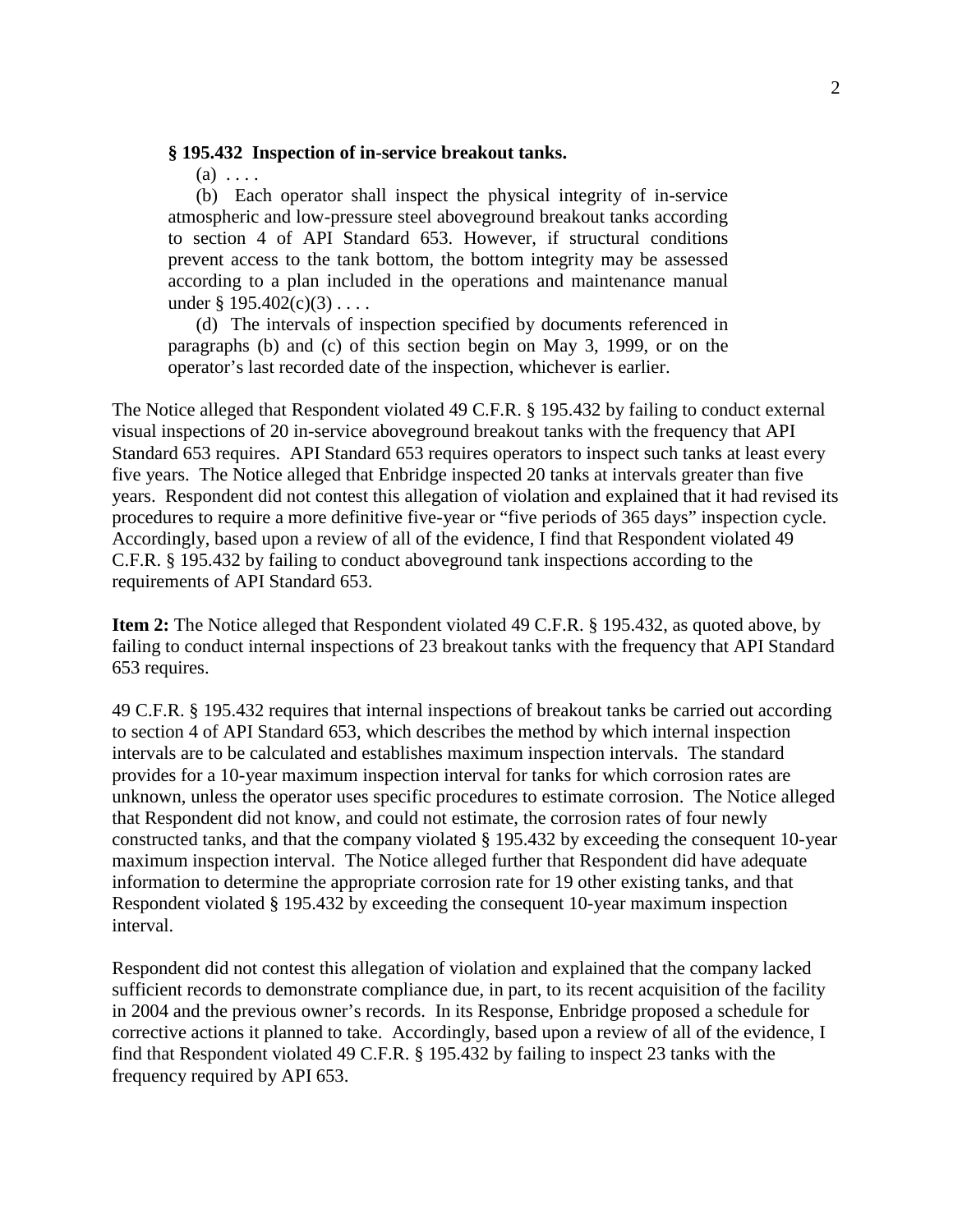These findings of violation will be considered prior offenses in any subsequent enforcement action taken against Respondent.

# **COMPLIANCE ORDER**

The Notice proposed a compliance order with respect to **Item 2** in the Notice for a violation of 49 C.F.R. § 195.432. Under 49 U.S.C. § 60118(a), each person who engages in the transportation of hazardous liquids or who owns or operates a pipeline facility is required to comply with the applicable safety standards established under chapter 601. Pursuant to the authority of 49 U.S.C. § 60118(b) and 49 C.F.R. § 190.217, Respondent is ordered to take the following actions to ensure compliance with the pipeline safety regulations applicable to its operations:

- 1. Respondent must prepare a schedule for inspecting the 23 tanks that were not properly inspected. Upon the Director's written approval of the schedule, Respondent must carry out the inspections and any necessary repairs as set forth in the schedule.
- 2. Respondent must provide quarterly updates to the Director on the progress of the tank inspections referenced above until the inspections are completed. The updates must identify the inspection schedule, inspection results, recommended repairs, a repair schedule, and the results of repairs for these tanks. The first quarterly report is due 30 days from Respondent's receipt of this Final Order, and then every three months thereafter.
- 3. Respondent must maintain documentation of the safety improvement costs associated with fulfilling this Compliance Order and submit the total to the Director. Costs shall be reported in two categories: 1) total cost associated with preparation/revision of plans, procedures, studies, and analyses, and 2) total cost associated with replacements, additions, and other changes to pipeline infrastructure.

The Director may grant an extension of time to comply with any of the required items upon a written request timely submitted by the Respondent and demonstrating good cause for an extension.

Failure to comply with this Order may result in the administrative assessment of civil penalties not to exceed \$100,000 for each violation for each day the violation continues or in referral to the Attorney General for appropriate relief in a district court of the United States.

Under 49 C.F.R. § 190.215, Respondent has a right to submit a Petition for Reconsideration of this Final Order. The petition must be sent to: Associate Administrator, Office of Pipeline Safety, PHMSA, 1200 New Jersey Avenue, SE, East Building, 2<sup>nd</sup> Floor, Washington, DC 20590, with a copy sent to the Office of Chief Counsel, PHMSA, at the same address. PHMSA